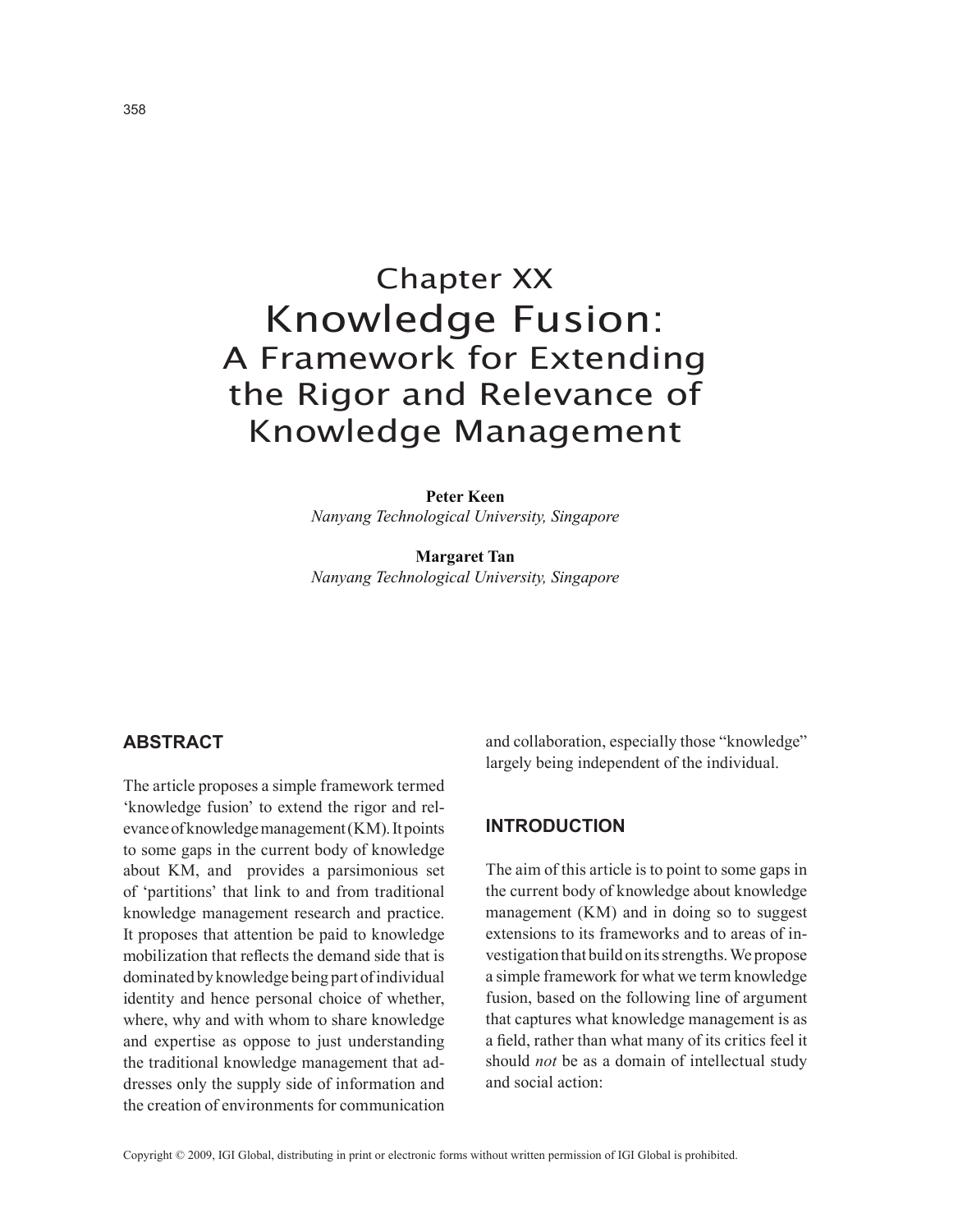- 1. Knowledge management is axiomatically a mission-driven, corporatist field. Its focus is not on knowledge but on management processes that use information resources and related corporate "assets" to enhance innovation and collaboration: knowledge creation, knowledge sharing, and knowledge dissemination. There are many valid and powerful alternatives to the axioms of KM, explicated by Ekbia and Hara (2004), Ekbia and Kling (2003), Wilson (2002), and Fuller (2001), but they basically reject KM for its mission as much as its methods and intellectual base. To a large degree, "membership" in the KM field of both research and practice involves accepting the corporatist mission. We choose the word "corporatist" carefully, since it captures the view of knowledge as organizational assets, the aggressive goal of innovation, and the purposive intentions of generating a high return on investment that drives KM in both the private and public sectors. This view generates conflict for many thinkers who do not believe that knowledge is to be valued mainly for its contribution to organizational payoff.
- 2. KM as a corporatist practice is in many ways an announcement by the information systems community that it has positioned to move beyond information organization to information deployment; that shift is signaled by the choice of "knowledge" as the target of "management." A constant tension in the KM field is the difference between information and knowledge, but at its core KM has been information-centric. It aims at connecting innovation and growth, the core goals of the enterprise, back to information-based capabilities, one of the obvious means to that end, and to raise its own centrality as a strategic force in and of itself rather than as a support base for change management, process innovation, and business capability development. KM

is thus as much an organizational ambition as a domain of research and practice.

- 3. A major current limitation to progress in KM application and impact is that there is a very clear difference between the fundamental dynamics of knowledge management and of knowledge *mobilization*. Knowledge management addresses the supply side of information organization, creation of environments for communication and collaboration, leveraging of intellectual capital, and incentives for shifts in work practices, especially those that either impede or facilitate knowledge-sharing, with "knowledge" largely being independent of the individual; it is a corporate asset. Leonard's (1989) assertion is representative here: "Just as organizations are financial institutions, so they are knowledge institutions." Knowledge mobilization, by contrast, reflects the demand side that is dominated by knowledge being part of individual identity and hence personal choice of whether, where, why, and with whom to share knowledge and expertise (Keen, 2006; Qureshi & Keen 2005). Knowledge mobilization views information and knowledge in terms of situational needs—"what do *I* need to know *now*?"—while knowledge management tends to focus more on "what knowledge can we provide to our employees and what mechanisms can we put in place for them to make most effective use of it?" The push-pull tension between management and mobilization is captured in a comment by a manager that, "The organization does not understand how knowledge is shared here and I tend to ignore the knowledge management initiatives wherever I can" (Von Krogh, Roos, & Sloucm, 1994).
- 4. There can never be a universal "theory" of knowledge management, any more than there is any consensual agreement on what is knowledge in the mainstream of philosophy or any shared operational agreement as to its